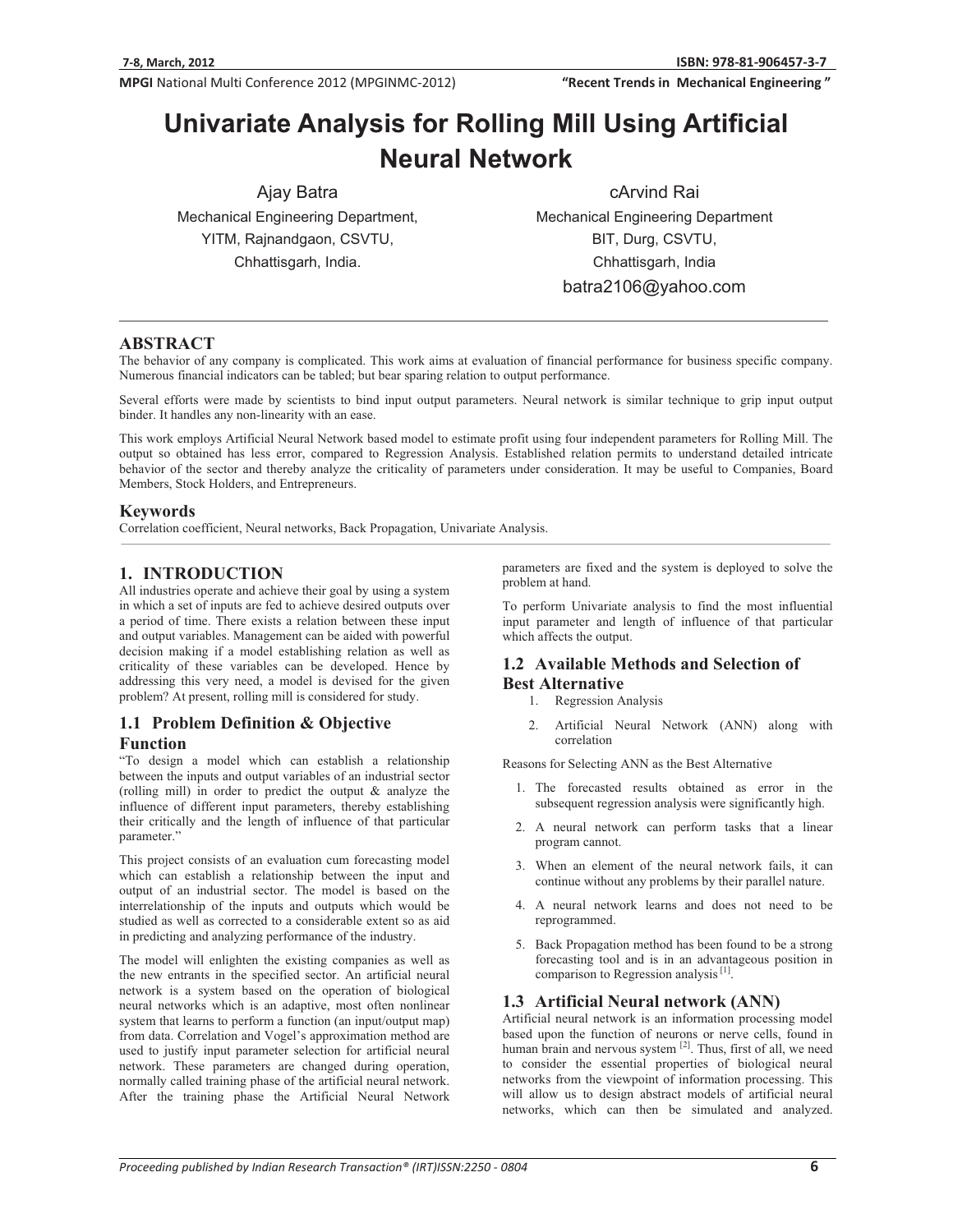Although the models which have been proposed to explain the structure of the brain and the nervous systems of some animals are different in many respects, there is a general consensus that the essence of the operation of neural ensembles is "control through communication". Animal nervous systems are composed of thousands or millions of interconnected cells. Each one of them is a very complex arrangement which deals with incoming signals in many different ways. However, neurons are rather slow when compared to electronic logic gates. These can achieve switching times of a few nanoseconds whereas neurons need several milliseconds to react to a stimulus. Nevertheless the brain is capable of solving problems which no digital computer can yet efficiently deal with. But then a significant achievement can be achieved with the help of Artificial Neural Networks.

Artificial Neural Networks have aroused so much interest in recent years, not only because they exhibit interesting properties, but also because they try to mirror the kind of information processing capabilities of nervous systems. Artificial Neural Network (ANN) is a system based on the operation of biological neural networks, in other words, it is an emulation of biological neural system. Although computing these days is truly advanced, there are certain tasks that a program made for a common microprocessor is unable to perform; even so a software implementation of a neural network can be made. An Artificial Neural Network is an adaptive, most often nonlinear system that learns to perform a function (an input/output map) from data. Adaptive means that the system parameters are changed during operation, normally called the training phase. After the training phase the Artificial Neural Network parameters are fixed and the system is deployed to solve the problem at hand (the testing phase). Important characteristic that ANN share with biological neural system is fault tolerance. The NNs can be designed to be insensitive to small damage to the network and the network can be retained in cases of significant damage [3].



#### **Fig.1 Elman Network**

As shown in figure 1, the standard Elman network consists of input/output and context units. The input/output units behave similarly as in feed-forward networks i.e. the input units serve as buffers to distribute the signals without processing them, and, output units linearly sum the inputs from the preceding layer and have a linear activation function. The hidden units can have linear or non linear activation function. Contexts units are used to memorize previous activations of the hidden units and acts as one step time delays [4].

Analysis of Elman network is provided by Pham [5]. At a given time k, the input to the network consist of the current

## "Recent Trends in Mechanical Engineering"

input  $u(k)$  and the previous activations of the hidden units  $x(k-$ 1). These inputs are propagated forward to produce the outputs. Standard back-propagation algorithm can then be used to train the network. Activation of the hidden units at time k are sent back through the recurrent links to the context units and saved there for the next training step at time  $(k+1)$ . External inputs to the network are represented by  $U(k-1)$  and the network outputs by Y(k). Activation of the hidden units are represented by  $X^c(k)$ . Elman network is able to model an n<sup>th</sup> order dynamic system (where n is the number of units in the hidden layer) if it can be trained to do so. For that 2n input units would be needed if tapped delay line method is used. For an Elman network, the number of units is one, or n+1 if the context units are regarded as inputs units, hence it is significantly smaller in structure then a feed-forward when n is large.

 In real life problems we have a number of input parameters. The relationship between input and output parameters is usually complex. Therefore we need some mathematical tool in order to establish the relationship so that the output obtained would mirror the original output. Therefore correlation analysis has been used into find out the interdependencies of variables.

#### **1.4 ANN along with "Correlation"**

ø

Correlation is used to show the dependency of the input variables on each other. In probability theory and statistics correlation (often measured as correlation coefficient) indicates the strength and direction of a linear relationship between two random variables. Correlation is a statistical technique that can show whether and how strongly pairs of variables are related. The main result of a correlation is called the correlation coefficient.

$$
=\frac{n\Sigma xy-\Sigma xy}{\sqrt{n\Sigma x_i^2-\left(\Sigma x_i\right)^2}\sqrt{n\Sigma x_i^2-\left(\Sigma x_i\right)^2}}
$$

It ranges from  $-1.0$  to  $+1.0$ . The closer r is to  $+1$  or  $-1$ , the more closely the two variables are related. If r is close to 0, it means there is no relationship between the variables. If r is positive, it means that as one variable gets larger, the other gets larger. If r is negative, it means that as one variable gets larger, the other gets smaller (often called an "inverse" correlation). The correlation matrix of n random variables  $X_1$ ,  $X_2, \ldots, X_n$  is the n x n matrix whose i, j entry is corr  $(X_i,$ Xj). If the measures of correlation used are product-moment coefficients, the correlation matrix is the same as the covariance matrix of the standardized random variables  $X_i/SD$  $(X_i)$  for  $i=1,\ldots,n$ . consequently it is necessarily a positive semi definite matrix. The correlation matrix is symmetric because the correlation  $X_i$  and  $X_j$  is the same as the correlation between  $X_i$  and  $X_i$ .

There are many factors responsible for running an industry. But here a very genuine question arises that does each factor which plays a significant role in itself dependent on other factor or totally independent of each other. To prove that there exists some relationship between each factor, we need a mathematical tool. Correlation is that statistical tool which helps us to find a definite relationship between a numbers of factors. Through correlation we come to know that how much a factor in the industry is dependent or what kind of relationship it possesses. Correlation coefficient is denoted by r which ranges from  $-1$  to  $+1$ . If the value is near  $+1$  or  $-1$  then the factors are closely related. And if it is 0 then there is no relationship between variables. Now, selection of important variables needs to be done.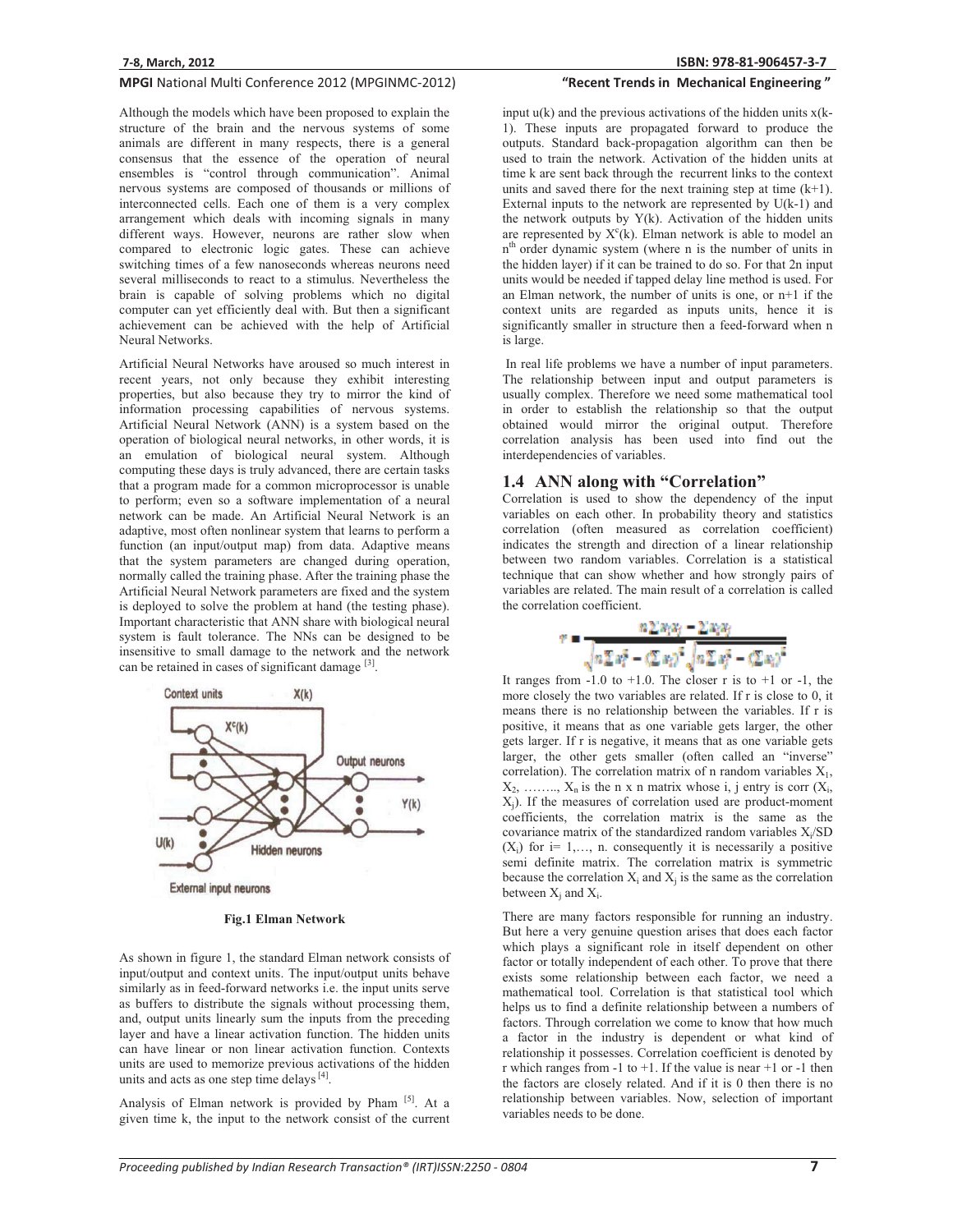## "Recent Trends in Mechanical Engineering"

## **1.5 Learning Algorithms for Neural Networks**

A learning algorithm is an adaptive method by which a network of computing units self-organizes to implement the desired behavior. This is done in some learning algorithms by presenting some examples of the desired input output mapping to the network. Haykin [6] outlines how neural networks mimic a very simplified version of the brain in two aspects. Neurons are the processing elements of the network. The layout of the neurons in space and the interconnections between them determine the structure of the network. Common structures can be modified to suit a particular application, or alternatively a completely new structure can be designed. A learning algorithm decides how the weights are adjusted to achieve the desired behavior of the network. A correction step is executed iteratively until the network learns to produce the desired response. The learning algorithm is a closed loop of presentation of examples and of corrections to the network.

#### **1.6 Classes of Learning Algorithms**

Learning algorithm can be divided into supervised and unsupervised methods [7].

Supervised learning denotes a method in which some input vectors are collected and presented to the network. The output computed by the network is observed and the deviation from the expected answer is measured. The weights are corrected according to the magnitude of the error in the way define by the learning algorithm. This kind of learning is also called learning with teacher, since a control process knows the correct answer for the set of selected input vectors.

Unsupervised learning is used when, for a given input, the exact numerical output a network should produce is unknown. Assume, for example, that some points in two-dimensional space are to be classified into three clusters. For this task we can use a classifier network with three output lines, one for each class. Each of the three computing units at the output must specialize by firing only for inputs corresponding to elements of each cluster. If one unit fires, the others must keep silent. In this case we do not know a priori which unit is going to specialize on which cluster. Generally we do not even know how many well-defined clusters are present. Since no "teacher" is available, the network must organize itself in order to be able to associate cluster with units.

Supervised learning is further divided into methods which use reinforcement or error correction.

Reinforcement learning is used when after each presentation of an input-output example we only know whether the network produces the desired result or not. The weights are updated based on this information so that only the input vector can be used for weight correction.

In learning with error correction, the magnitude of the error, together with the input vector, determines the magnitude of corrections to the weights, and in many cases we try to eliminate the error in a single correction step.

#### **1.7 Back Propagation**

As the algorithm's name implies, the error (and therefore the learning) propagate backward from the output nodes to the inner nodes. So technically speaking, back propagation is used to calculate the gradient of the network with respect to the network's modifiable weights.

The back propagation algorithm looks for the minimum of the error function in weight space using the method of gradient descent [8]. The combination of weights which minimizes the error function is considered to be a solution of the learning problem. Since this method required computation of the gradient of the error function at each iteration step, we must guarantee the continuity and differentiability of the error function. Obviously we have to use a kind of activation function other than the step function used in perceptrons, because the composite function produced by interconnected perceptrons is discontinuous, and therefore the error function too.

Because the network is equivalent to a complex chain of function composition, we expect the chain rule of differential calculus to play a major role in finding the gradient of the function. We take account of this fact by giving the nodes of the network a composite structure. Each node now consists of a left and right side.

### **2. METHODOLOGY**

## **2.1 Steps of the Back Propagation Algorithm**

We can now formulate the complete back propagation algorithm and prove by induction that it works in arbitrary feed-forward networks with differentiable activation functions at the nodes. We assume that we are dealing with a network with a single input and a single output unit.

## **2.2 Feed-forward**

 The input x is fed into the network. The primitive functions at the nodes and their derivatives are evaluated at each node. The derivatives are stored.

## **2.3 Back propagation**

The constant  $\overline{1}$  is fed into the output unit and network is run backwards. Incoming information to a node is added and the result is multiplied by the value stored in the left part of the unit. The result is transmitted to the left of the unit. The result collected at the input unit is the derivative of the network function with respect to x.

Hence by using the above mentioned Artificial Neural Network (trained by back by back propagation); we have formulated the model for the given objective function.

## **2.4 Algorithm**

1. Draw 20\*10 matrix of various inputs that may be financial ratio or any other parameter of the companies belonging to the sector under consideration of the listed companies. In the proposed model we have utilized the following inputs for calculation :

- 1. Share Capital
- 2. Reserve & Surplus
- 3. Secured Loans
- 4. Unsecured Loans
- 5. Fixed Assets
- 6. Current Assets
- 7. Current Liabilities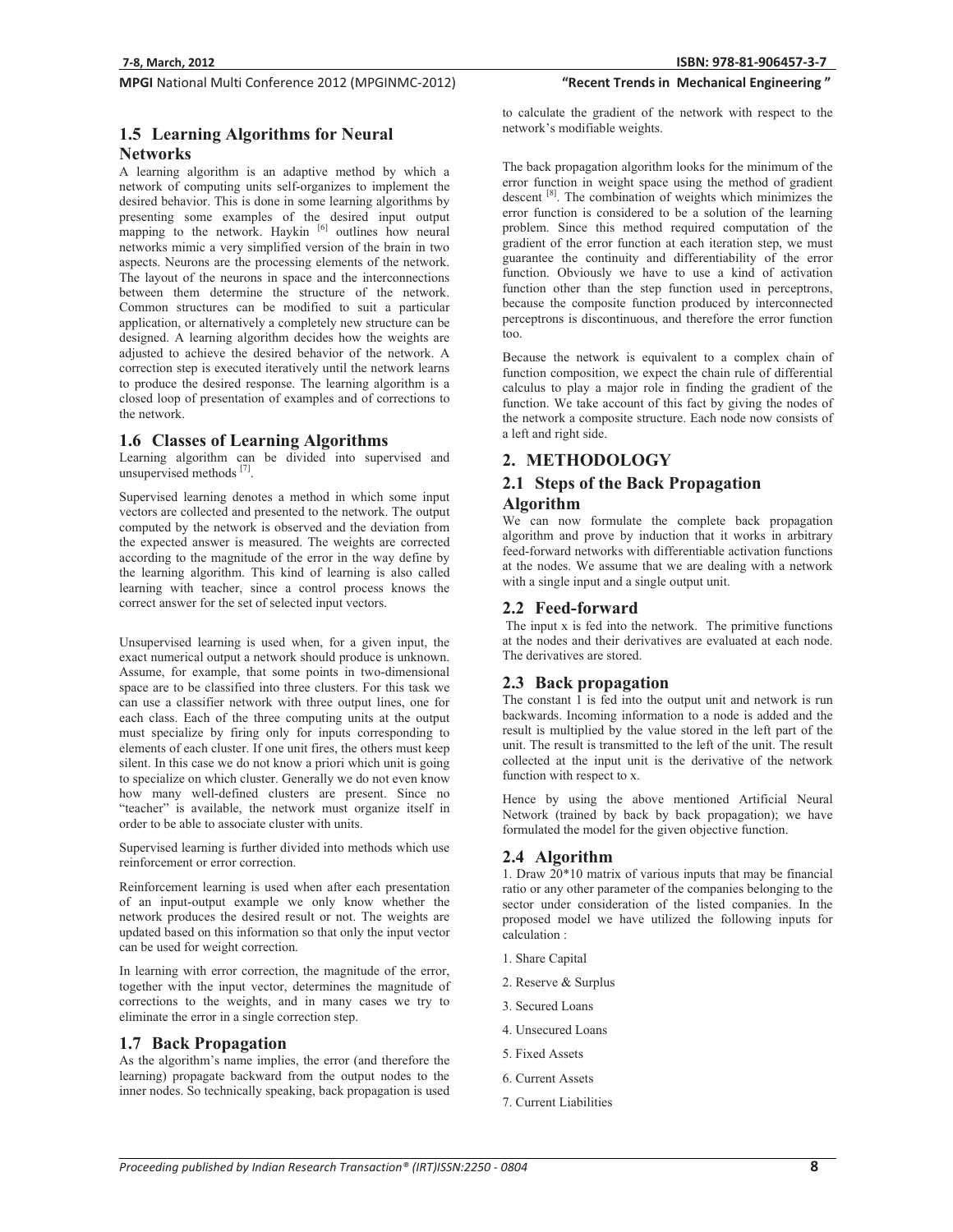8. Pre Operating Expenses

9. Sales

- 10. Closing Stock
- 11. Opening Stock
- 12. Purchases
- 13. Freight Inwards
- 14. Gross Profit
- 15. Other Income
- 16. Administrative expenses
- 17. Depreciation
- 18. Profit before tax
- 19. Provision for Tax
- 20. Fringe Benefit Tax

Net Profit (output parameter)

Net Profit has been selected as the output of the network.

2. Apply Correlation for selection of independent variable. To know that inputs taken are how much dependent on each other and to also find the least dependent i.e. independent variable. Correlation gives the dependency as correlation factor r of x and y inputs.

3. Do the selection of the most independent variable which will be further taken as inputs for the neural network. Procedure of selection of very important variables is similar to Vogel's approximation method. It is an effective application of the best cell method along with some tie-breaking features.

When we apply the techniques of VAM on the matrix, if more than one "cell" is competing for allocation, tie-breakers are used in the following sequence:

Make the allocation on the cell with the smallest one.

In the case of tie in (1), make allocation to the cell with the largest possible allocation.

In the case of tie in (2), make allocation to that cell with first occurrence.

In an industry there are several factors which influence the future prospect of the company. But at a random it is difficult to say which are the most important factors which should be considered are as such. So we again need a mathematical tool for the taking out the taking out the factors we will plot all the factors in a matrix with their recent values and by using techniques of VAM we will be eliminating the factors. We will continue eliminating factors until we get the required number of factors for calculation. The techniques of VAM are mathematical tool which will help us to justify the selection of factors.

4. Set the network parameters. Take the inputs as selected, apply weights randomly and take an output parameter.

5. Input the data from file and set input and output parameter.

6. Find out the minimum and maximum of each row and column.

7. Compute scale value. It is calculated to bring all values between 0 and 1.

## "Recent Trends in Mechanical Engineering"

8. Assign threshold and weights using random numbers. Threshold value must not be greater than 0.5.

9. Compute prevailing value of each cell using prevailing value of previous cell.

10. Repeat this step for all inputs.

11. Compute the difference between original value and calculated value. It will be our error. It may be positive or negative. Check whether it is in the permissible limits or not.

12. If the error is in acceptable limits then calculate threshold and weights for each cell and set the network parameters.

Else adjust the threshold and weight by back propagation technique in which we find a learning factor through error and which helps us in assigning new weights and values and this step is carried out till we achieves a permissible error. And after that set the network parameters and network is ready to use.

#### **2.5 Univariate Analysis**

Univariate analysis is one of the methods for analyzing data on a single variable at a time. Univariate analysis explores each variable in the data set, separately.

Steps involved in Univariate Analysis

1. Determining the most influential input parameter

Step 1

The value of  $1<sup>st</sup>$  input parameter is increased by 1 keeping other parameter constant i.e. maintaining their original values and the output is calculated.

Step 2

The value of  $2<sup>nd</sup>$  input parameter is increased by 1 keeping other parameter constant i.e. maintaining their original values and the output is calculated.

Step 3

The value of  $3<sup>rd</sup>$  input parameter is increased by 1 keeping other parameter constant i.e. maintaining their original values and the output is calculated.

Step 4

The value of  $4<sup>th</sup>$  input parameter is increased by 1 keeping other parameter constant i.e. maintaining their original values and the output is calculated.

#### Step 5

The output values which is calculated in the previous steps (step1-4) is then compared and the input parameter giving maximum output value is considered as the most influential parameter.

2. Determining the length of influence

Once the most influence parameter is identified then same process is repeated till the other 3 input parameter does not give the maximum output as compared to the influential parameter(in this step the value of most influential parameter is increased by 1 every time for the further process).

#### **3. CONCLUSION**

The use of ANN gives an edge over the other techniques.